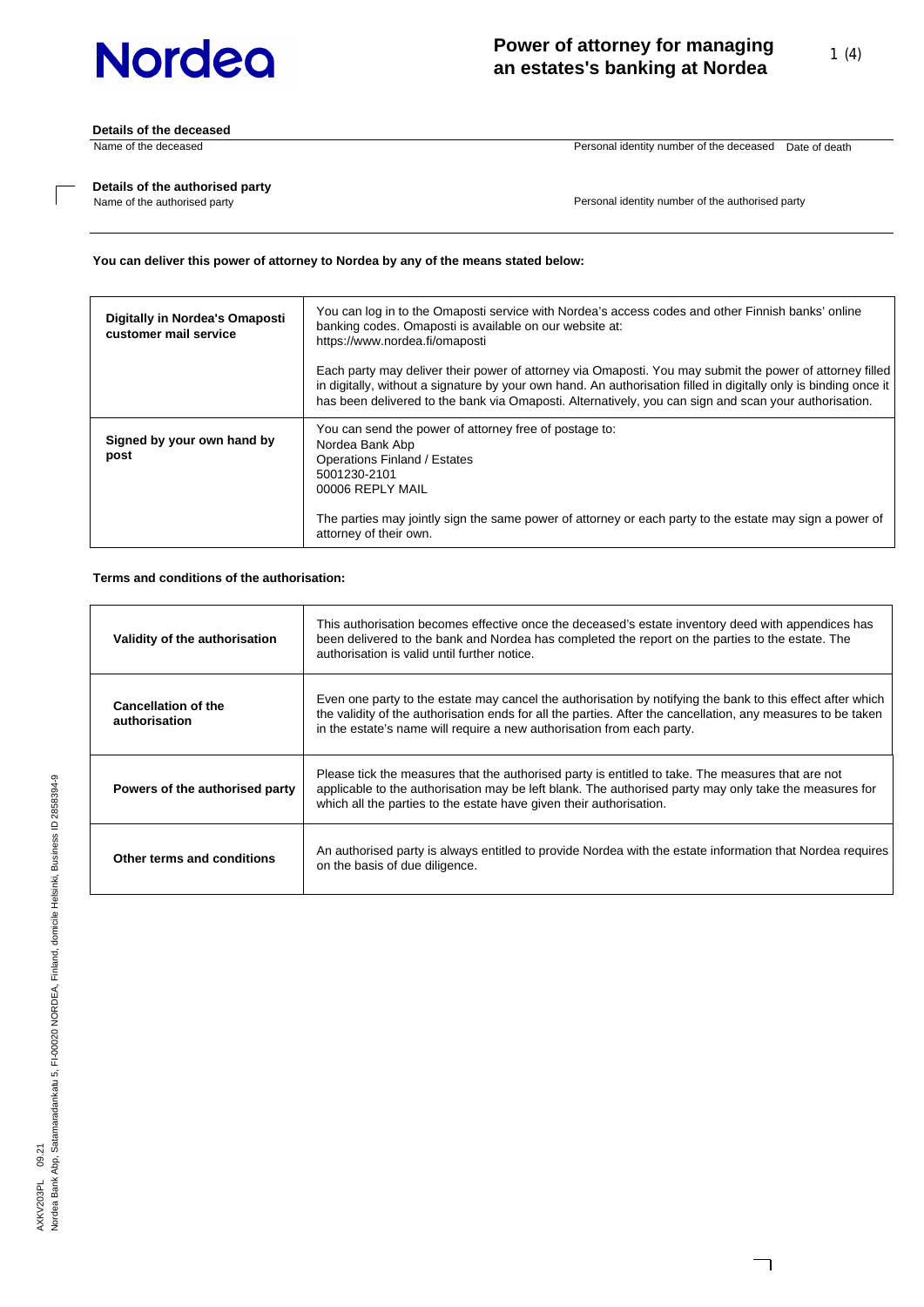### **1. Bank accounts of the estates**

 $\Box$ 

| Granting of the authorisation         | Content of the authorisation                                                                                                                  | <b>Further details</b>                                                                                                                                                                                                                                                                                                                 |
|---------------------------------------|-----------------------------------------------------------------------------------------------------------------------------------------------|----------------------------------------------------------------------------------------------------------------------------------------------------------------------------------------------------------------------------------------------------------------------------------------------------------------------------------------|
| Not entitled to<br>Entitled to        | Pay bills, make credit transfers and withdraw<br>monetary funds.                                                                              |                                                                                                                                                                                                                                                                                                                                        |
| Not entitled to<br>Entitled to        | Be given the user right to the bank accounts and<br>connect the account to which the party has the<br>user right to their own Netbank service | The authorised party may freely pay bills and make<br>credit transfers to and from the accounts connected<br>to the Netbank service. Through the Netbank service, I<br>the authorised party receives information on the<br>estate's account transactions and also other infor-<br>mation from the period the deceased was still alive. |
| <b>Entitled to</b><br>Not entitled to | Open new bank accounts.                                                                                                                       |                                                                                                                                                                                                                                                                                                                                        |
| <b>Entitled to</b><br>Not entitled to | Give notice on and terminate bank accounts.                                                                                                   | The authorised party may transfer or withdraw the<br>funds on the account upon the termination of the<br>account.                                                                                                                                                                                                                      |

### **2. Book-entries, fund units and securities of the estate**

| Granting of the authorisation         | Content of the authorisation                                                                                                                                                                | <b>Further details</b>                                                                                                                                                                                                                                                                                                                                                                                                                                                                                                                                                                                                                                                                                                                    |
|---------------------------------------|---------------------------------------------------------------------------------------------------------------------------------------------------------------------------------------------|-------------------------------------------------------------------------------------------------------------------------------------------------------------------------------------------------------------------------------------------------------------------------------------------------------------------------------------------------------------------------------------------------------------------------------------------------------------------------------------------------------------------------------------------------------------------------------------------------------------------------------------------------------------------------------------------------------------------------------------------|
| Entitled to<br>Not entitled to        | Sell book-entries and fund units and obtain a right<br>to use a book-entry account or fund portfolio and<br>attach them to the authorised party's Netbank<br>service.                       | The authorised party may freely place orders<br>concerning book-entries and fund units.<br>Before book-entries and fund units can be transferred<br>from the estate to a party, a title deed of legal effect,<br>such as a deed of distribution of the estate's assets.<br>must always be presented to the bank.<br>The user right to a book-entry account and fund<br>portfolio always includes a user right to the manage-<br>ment account. Through the Netbank service, the<br>authorised party receives information on the transac-<br>tions of the estate's book-entry account and fund<br>portfolio and of the management account linked to<br>these, as well as other information from the period the<br>deceased was still alive. |
| <b>Entitled to</b><br>Not entitled to | Take possession of securities, such as a housing<br>share deed, last will or other assets on paper, kept in<br>the bank's securities or documents safe custody or<br>on a security account. |                                                                                                                                                                                                                                                                                                                                                                                                                                                                                                                                                                                                                                                                                                                                           |
| Entitled to<br>Not entitled to        | Open a new book-entry account and/or fund<br>portfolio.                                                                                                                                     |                                                                                                                                                                                                                                                                                                                                                                                                                                                                                                                                                                                                                                                                                                                                           |
| Entitled to<br>Not entitled to        | Give notice on and terminate a book-entry account,<br>a fund portfolio, safe custody of securities or<br>documents and other agreements on investment<br>services.                          |                                                                                                                                                                                                                                                                                                                                                                                                                                                                                                                                                                                                                                                                                                                                           |

### **3. Safety deposit box of the estate**

| Granting of the authorisation                                                                       | Content of the authorisation                                                    | <b>Further details</b>                                                                                                                |  |
|-----------------------------------------------------------------------------------------------------|---------------------------------------------------------------------------------|---------------------------------------------------------------------------------------------------------------------------------------|--|
| Not entitled to<br>Entitled to                                                                      | Use the safety deposit box and take possession of<br>the assets within the box. | The contents of the safety deposit box are listed for<br>a record during the first visit.                                             |  |
| Give notice on and terminate the safety deposit<br>Not entitled to<br>Entitled to<br>box agreement. |                                                                                 | The authorised party may take possession of the<br>assets within the box upon the termination of the<br>safety deposit box agreement. |  |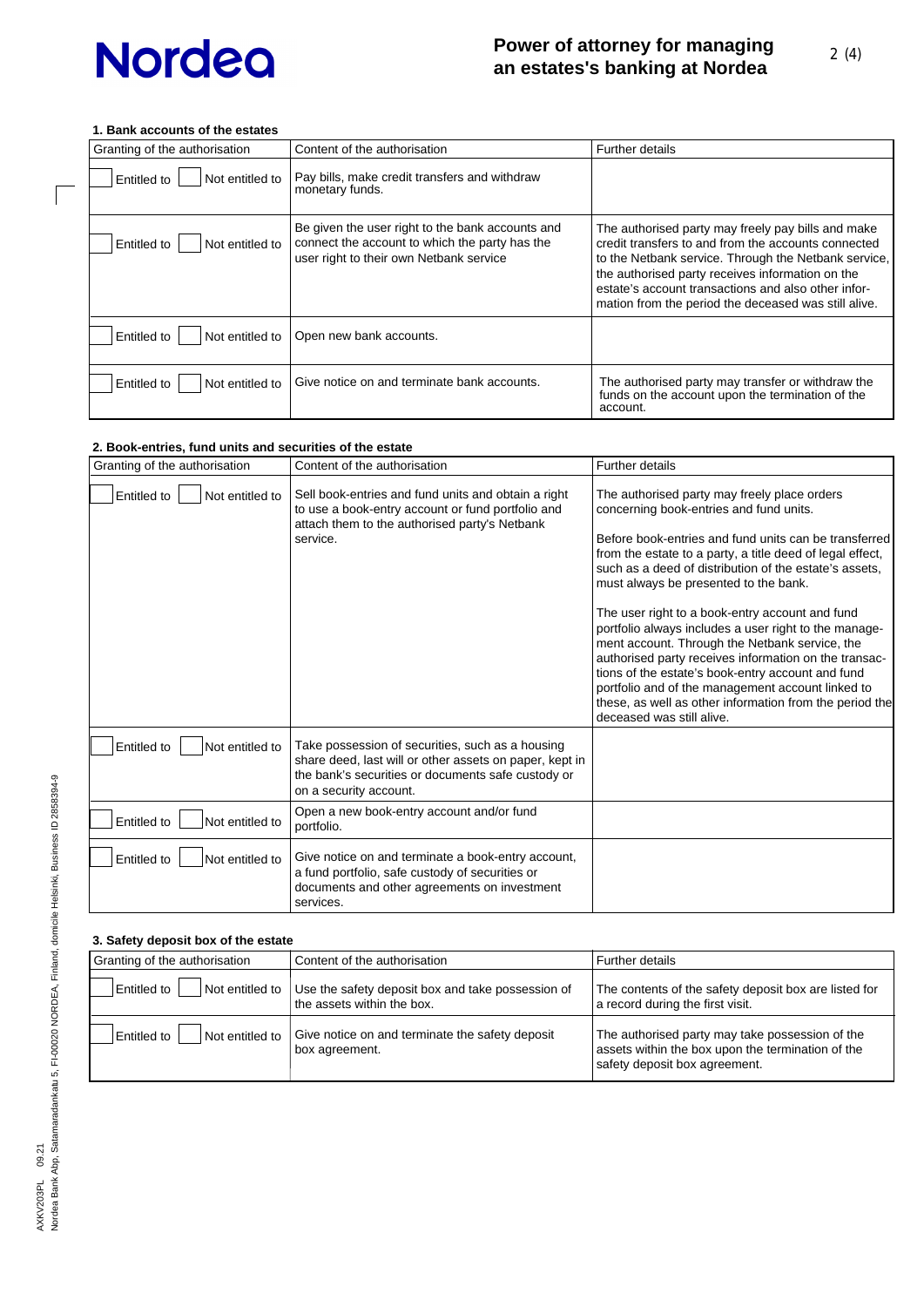### **4. Insurance contracts of the estate**

 $\sqrt{ }$ 

| Granting of the authorisation  | Content of the authorisation                                                                                                                                                                                               | <b>Further details</b>                                                                                                                                                                                                                                                                                                                |
|--------------------------------|----------------------------------------------------------------------------------------------------------------------------------------------------------------------------------------------------------------------------|---------------------------------------------------------------------------------------------------------------------------------------------------------------------------------------------------------------------------------------------------------------------------------------------------------------------------------------|
| Entitled to<br>Not entitled to | Apply for an indemnity from an endowment insurance<br>policy or a pension insurance policy to be credited to<br>the estate's account when the beneficiary of the<br>insurance policy is the estate:<br>Insurance number(s) |                                                                                                                                                                                                                                                                                                                                       |
| Entitled to<br>Not entitled to | Terminate and redeem the following capital<br>redemption contracts at Nordea Life Assurance<br>Finland Ltd:<br>Insurance number(s)                                                                                         |                                                                                                                                                                                                                                                                                                                                       |
| Entitled to<br>Not entitled to | Make a transfer request of Nordea Life Assurance<br>Finland Ltd to assign the following capital redemption<br>contracts to the party to the estate named by the<br>authorised party:<br>Insurance number(s)                | Before capital redemption contracts may be<br>transferred from the estate to a party, a title deed of<br>legal effect, such as a deed of distribution of the<br>estate's assets or a last will, must always be presen-<br>ted to the insurance company. In addition, the trans-<br>fer requires the consent of the insurance company. |

### **5. Information on the banking and insurance matters of the estate**

| Granting of the authorisation  | Content of the authorisation                                                                                                                                                                                                                                                                                                                                                                      | Further details                                                                                      |
|--------------------------------|---------------------------------------------------------------------------------------------------------------------------------------------------------------------------------------------------------------------------------------------------------------------------------------------------------------------------------------------------------------------------------------------------|------------------------------------------------------------------------------------------------------|
| Not entitled to<br>Entitled to | Obtain any information on the bank and book-entry<br>accounts, funds, insurance contracts, safe custody of   information of the estate's banking matters from<br>securities, security, loans and other liabilities at<br>Nordea Bank Abp, Nordea Funds Ltd, Nordea<br>Finance Finland Ltd and Nordea Life Assurance<br>Finland Ltd from the periods prior and subsequent to<br>the date of death. | Even one party to the estate has the right to obtain<br>the date of death and the subsequent period. |

### **6. Postal address of the death estate**

| v. I Ostal duultse ol tiit utdul telatt |                                                  |
|-----------------------------------------|--------------------------------------------------|
| Granting of the authorisation           | Content of the authorisation                     |
| Not entitled to<br><b>Entitled to</b>   | Change the estate's address at Nordea to:<br>C/O |
|                                         |                                                  |

## **7. Other measures in the estate's name**

| Granting of the authorisation         | Content of the authorisation                                 |
|---------------------------------------|--------------------------------------------------------------|
| Not entitled to<br><b>Entitled to</b> | In addition, the following measures are herewith authorised: |
|                                       |                                                              |
|                                       |                                                              |
|                                       |                                                              |
|                                       |                                                              |